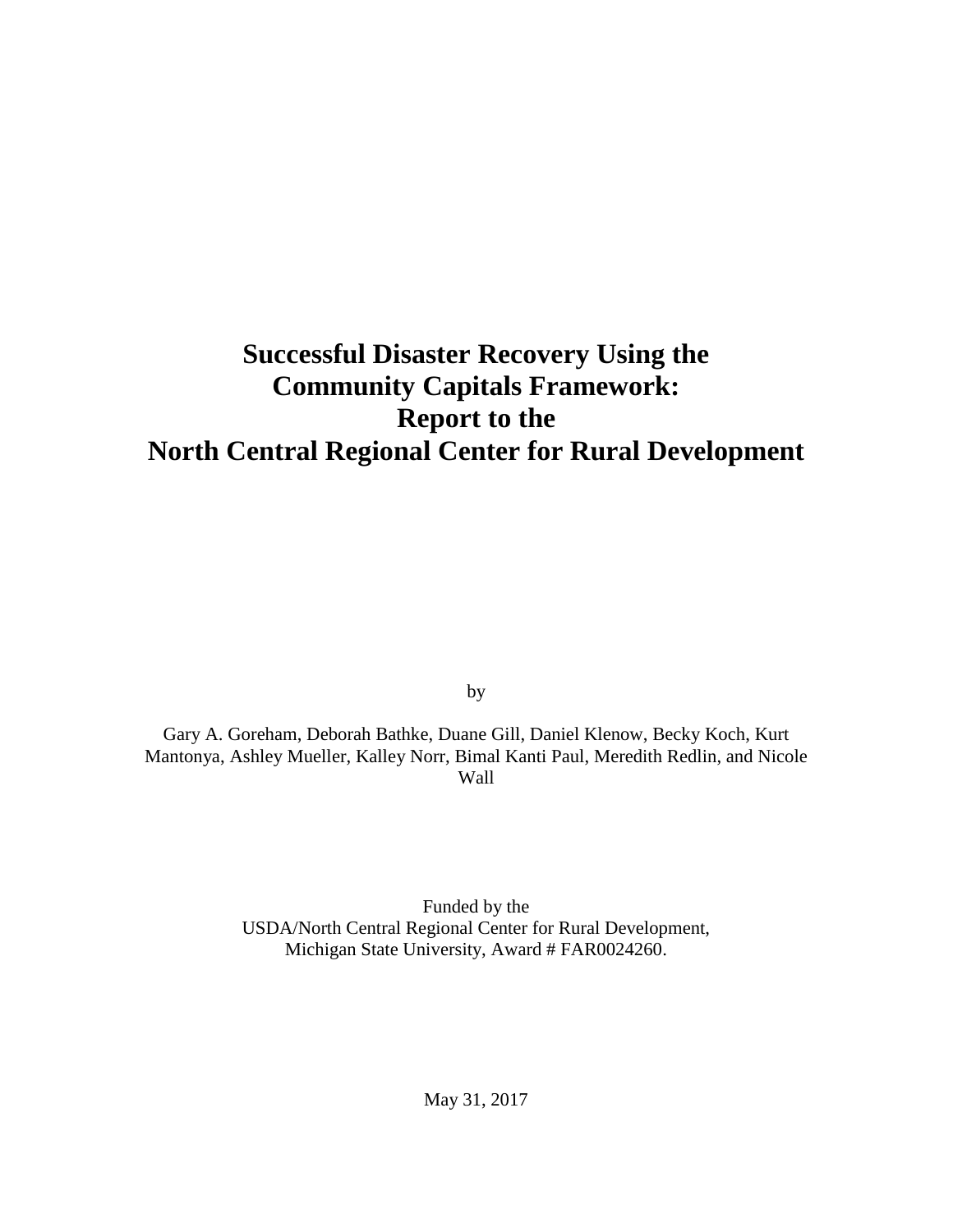# **Project Team**

# Gary A. Goreham

Department of Sociology and Anthropology, North Dakota State University

## Deborah Bathke

National Drought Mitigation Center, University of Nebraska, Lincoln

#### Tonya Bernadt

National Drought Mitigation Center, University of Nebraska, Lincoln

# Duane Gill

Department of Sociology, Oklahoma State University

# Teresa Jedd

National Drought Mitigation Center**,** University of Nebraska, Lincoln

# Daniel Klenow

Department of Emergency Management, North Dakota State University

## Becky Koch

NDSU Ag Communication, North Dakota State University

# Kurt Mantonya

Heartland Center for Leadership Development, Lincoln, NE

#### Anthony Mucia

National Drought Mitigation Center**,** University of Nebraska, Lincoln

## Ashley Mueller

Nebraska Extension, University of Nebraska – Lincoln

#### Kalley Norr

Department of Sociology and Anthropology, North Dakota State University

#### Bimal Kanti Paul

Department of Geography, Kansas State University

# Jake Petr

National Drought Mitigation Center**,** University of Nebraska, Lincoln

# Meredith Redlin,

Department of Sociology and Rural Studies, South Dakota State University

# Nicole Wall

National Drought Mitigation Center**,** University of Nebraska, Lincoln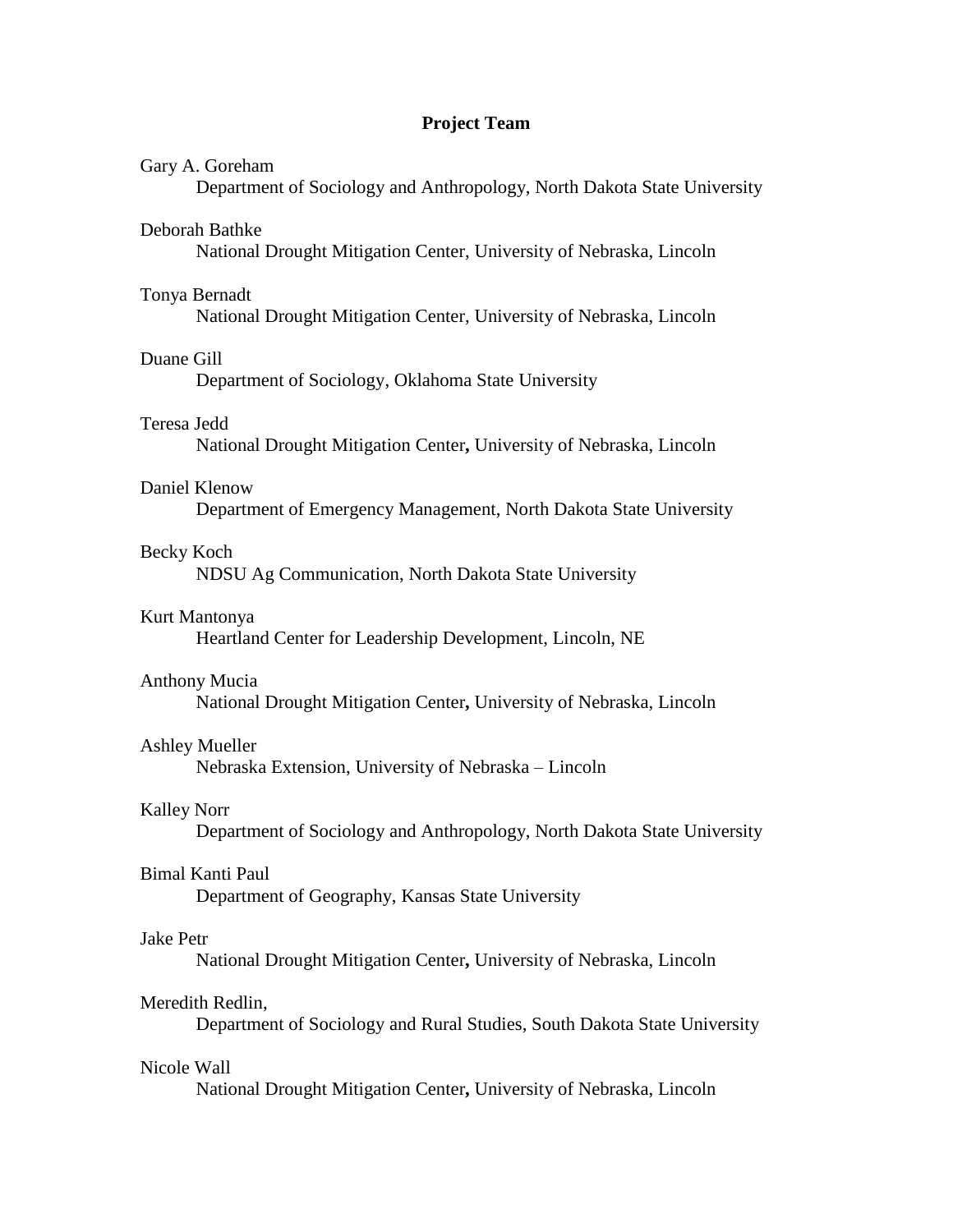# **Acknowledgements**

We wish to thank the leaders, officials, and residents of Breckenridge, MN, McCook, NE, and Pilger, NE who shared with us their experiences of recovery from natural disasters in their communities. We were inspired by the stories of their natural disaster experiences, their determination and commitment to their communities, and their creative ingenuity to find solutions for recovery.

We wish also to thank the North Central Regional Center for Rural Development for graciously providing funding for this project. Our sincere hope is that the findings from this project will help other communities better assess their assets and leverage them for a more successful recovery from natural disaster.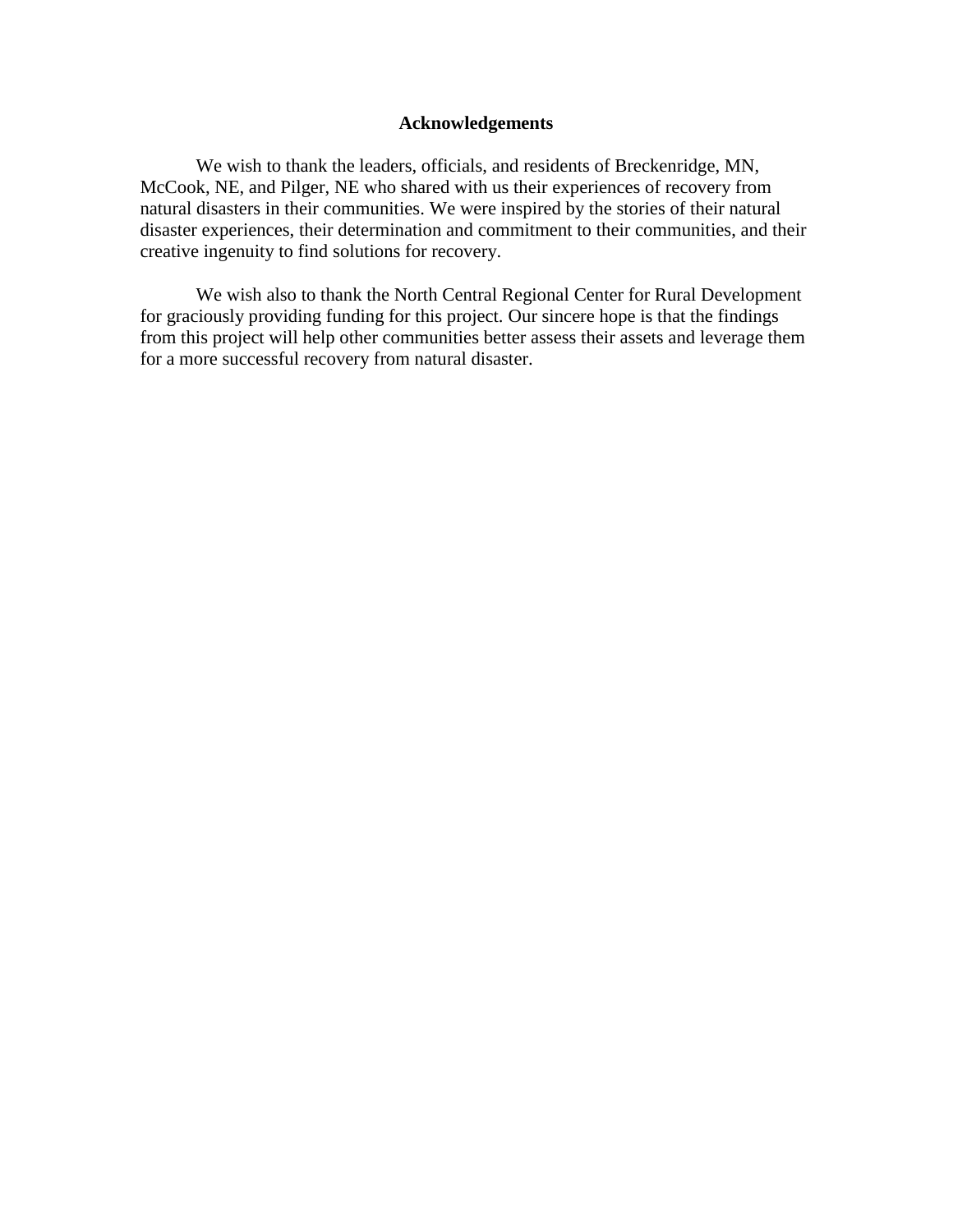# **Table of Contents**

Acknowledgements

- Chapter 1. Introduction and Background for the Project
- Chapter 2. Methods and Materials for the Project
- Chapter 3. Breckenridge, MN: Case Study on Recovery from the 1997 Flood
- Chapter 4. Pilger, NE: Case Study on Recovery from the 2014 Tornado
- Chapter 5. McCook, NE: Case Study on Recovery from the 2000s Drought
- Chapter 6. Implications and Lessons Learned

Appendices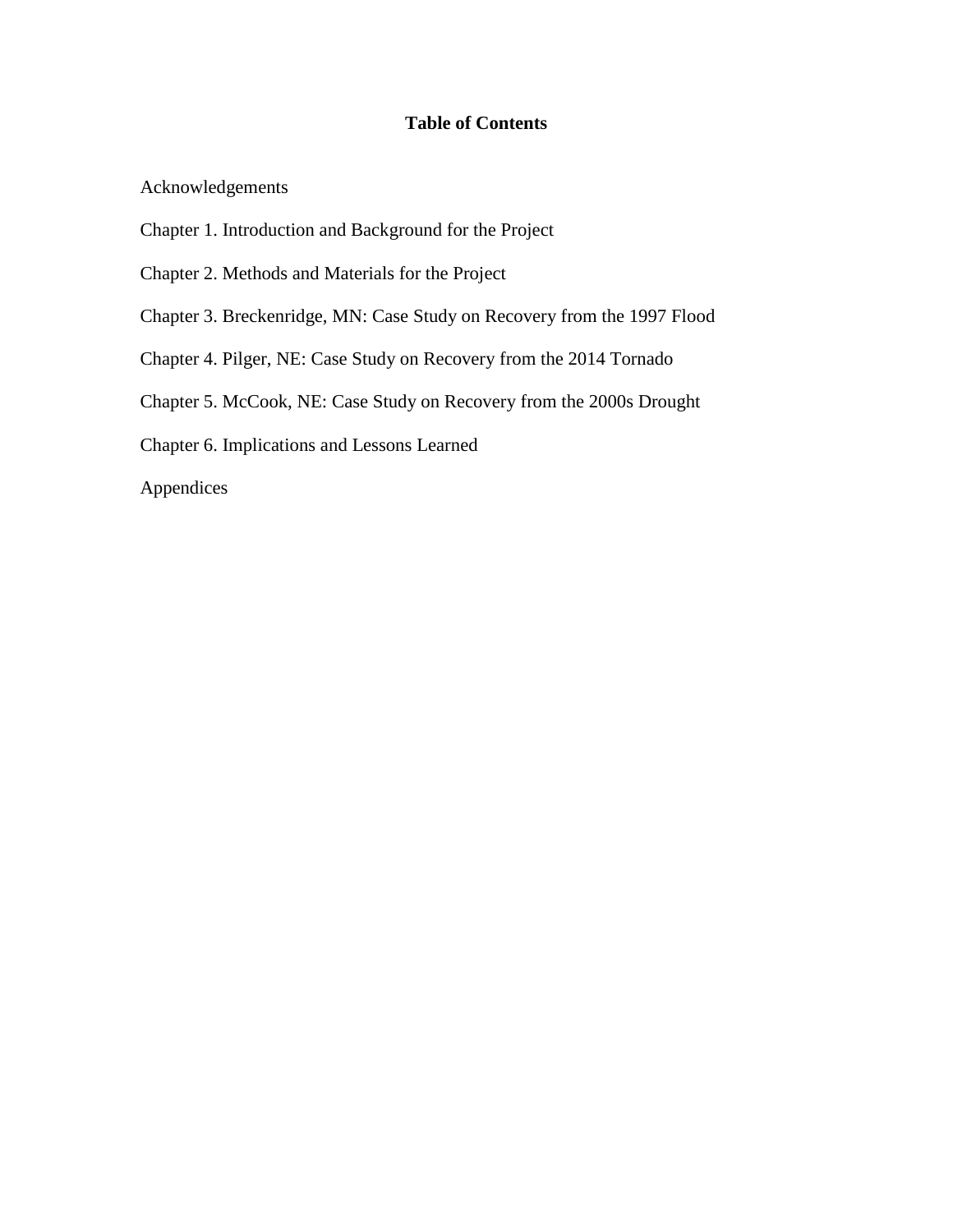# **Chapter 1. Introduction and Background for the Project**

Natural disasters – tornadoes, floods, droughts, blizzards, hurricanes, for example – cannot always be well predicted. Yet, they affect scores of towns and cities across America every year. Media accounts describe the devastating impacts of these disasters and the initial attempts toward recovery. These accounts of disaster recovery regularly comment on the impact of social bonds within the community, volunteer help streaming in from neighboring communities, services and materials provided by local governments and faith-based organizations, and financial assistance from federal agencies. The media accounts suggest that a mixture of resources, both from within and outside of the community, are essential for recovery. Several definitions of natural disasters explicated mention the need for outside resources for recovery from such extreme events. For example, Wisner, et al (2004:50) claim that a "disaster occurs when a significant number of vulnerable people experience a hazard or suffer damage and/or disruption of their livelihood system in such a way that recovery is unlikely without external aid" (also see Cannon 1994).

What assets are available to rural communities from which they can draw for recovery efforts? What tools can rural community officials and leaders use to assess their communities' assets? How do rural communities leverage their assets to successfully recover from natural disasters? This project aims to addresses these questions.

The Community Capitals Framework (CCF) has been used to inventory communities' assets and the impacts events may have on those communities (Emery and Flora 2006; Flora, Flora, and Gasteyer 2016). CCF is an analytical tool used by community developers to assess communities' assets that can be leveraged or invested to enhance other assets (Emery and Flora 2006). When investments are made in an asset, that asset becomes capital that can bring returns in several categories of assets (Figure 1).

Built capital includes houses, buildings and facilities, utility systems, and physical infrastructure – places noticeably damaged or destroyed during a natural disaster. Natural capital involves land and water features, plants and animals, and the quality of air, water, and natural resources. A river, for instance, can be an asset to a community and at the same time a source of disaster during times of flood.

Financial capital is the level of wealth and income of residents and businesses in the community. It includes any monetized entity such as credit, securities, and financial investments. Human capital pertains to an aggregation of individual's educational levels, health, leadership abilities, and skills.

Social capital is connections and networks among individuals and groups that promote trust, commitment, and loyalty to the community. These connections and networks are commonly differentiated into *bonding*, *bridging*, and *linking* networks (Aldrich 2012; Szreter and Woolcock 2004). Each type identifies variation in strength of relationships and composition of networks and thus different outcomes for individuals,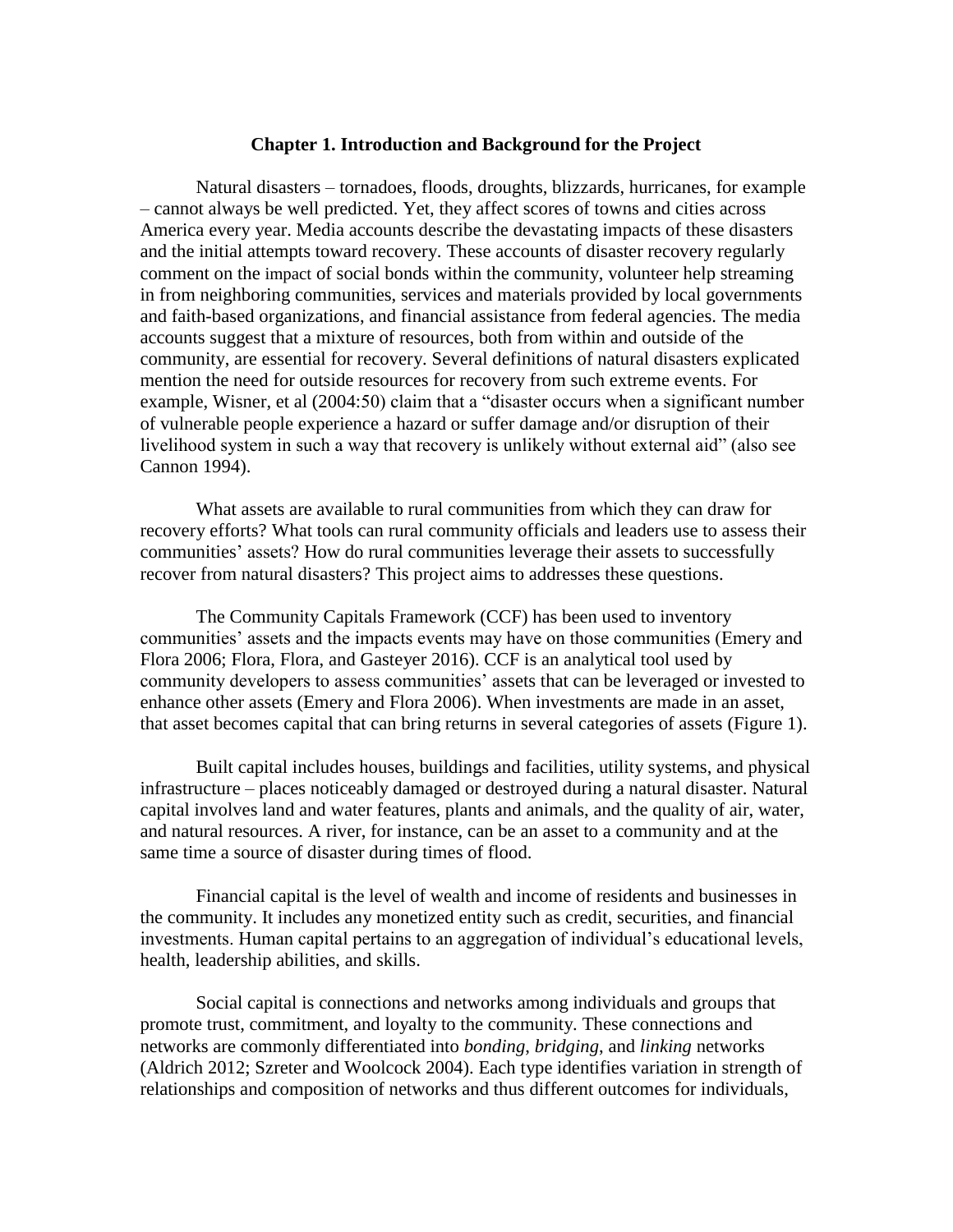households, and communities. *Bonding social networks* describe the connections among individuals who are emotionally close, such as family members and close relatives. The strong connection makes this type of social capital good for providing social support and personal assistance, especially in times of need (Aldrich and Meyer 2014). In contrast, *bridging networks* include acquaintances or individuals loosely connected that span social groups, such as friends and neighbors. Members of both networks provide financial (e.g., loans and gifts for property repair, and purchase of food, clothing, and utensils) and nonfinancial resources (e.g., search and rescue, debris removal, and childcare). Bonding and bridging social capital work in complementary but distinct ways during and after disasters, and communities regularly have more of one type than the other (Elliot et al. 2010). *Linking networks* describe individual or household connections with organizations (e.g., churches and nongovernmental organizations – NGOs) that have influence over circumstances of their members (Woolcock 2001). The first two networks represent horizontal relationship and the last one represents vertical relationships (Putulny and Svendsen 2007).

Political capital is evident by inclusion, voice, and power and by connections with those who have power. A group's connections with those in local, state, and federal government may provide a source of political power. Cultural capital refers to a group's traditions, rituals, language, materials, and cosmovision or shared way of looking at the world.



Figure 1. The Community Capitals Framework. (Source: Flora and Flora, 2008.)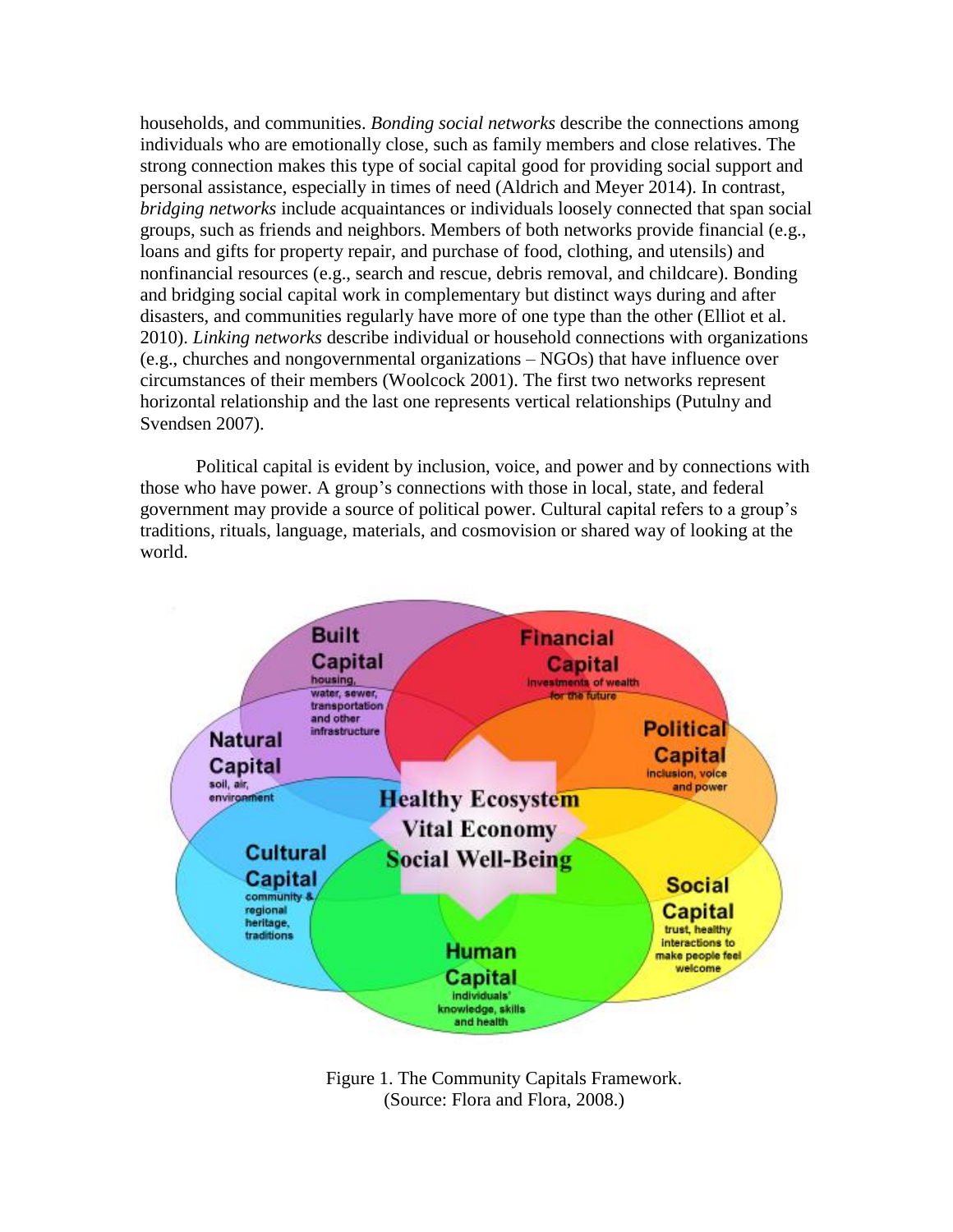A community's assets can be drawn upon or leveraged in the event of a natural disaster to enhance its capacity to mitigate, respond to, and recover from the negative impacts of a disaster. Communities with high capacity in these capitals may be better able to respond to and recover from shocks to the community such as natural disasters (Goreham and Klenow 2014; Lowry 2014; Ritchie and Gill 2014).

## **Vulnerability**

Vulnerability is the extent to which a person, household, community or other social entity is likely to face negative outcomes from exposure to environmental hazards and extreme events. "The most vulnerable are typically those with the fewest choices, those whose lives are constrained, for example, by discrimination, political powerlessness, physical disability, lack of education and employment, illness, the absence of legal rights, and other historically grounded practices of domination and marginalization" (Bolin and Stanford 1998:9-10). In addition to these social factors, vulnerability is also related to geographic location (e.g., being located areas prone to floods, tornados, drought, blizzards, wildfire, earthquakes, etc.).

Community vulnerability to environmental hazards and extreme events is linked to community capitals. Natural hazards originate in the environment and a community's relationship with its natural environment and development of natural capital affects how it prepares for and responds to natural hazard events. Social vulnerabilities are embedded in social, human, political, and cultural capital. Vulnerabilities can be diminished by built capital that provide utilities, communication, transportation, and other infrastructures that promote well-being. Likewise, financial capital is essential to reducing vulnerability and enhancing a community's quality of life. Communities with limited levels of community capitals may be more vulnerable to natural disasters and their effects.

Vulnerability is embedded in the four phases of emergency management – preparedness, response, recovery, and mitigation. Inadequate preparation and poor response increases vulnerability. Vulnerable communities, groups, and individuals face greater difficulties in recovering from extreme events. Mitigation strategies often involve infrastructural measures dependent on financial, built, and political capital and a lack of these capitals can result in greater vulnerability

## **Resilience**

For a community to recover successfully from a disaster, it must have a degree of resilience. Resilience can be thought of as "the capacity to withstand loss, the capacity to prevent a loss from occurring in the first place, and the capacity to recover from a loss if it occurs. … vulnerability and resilience are linked logically but are not necessarily opposite ends of the spectrum" (Buckle 2006:90-91). Norris presents resilience as a process linking "a network of adaptive capacities (resources with dynamic attributes) to adaptation after a disturbance or adversity" (2008:127).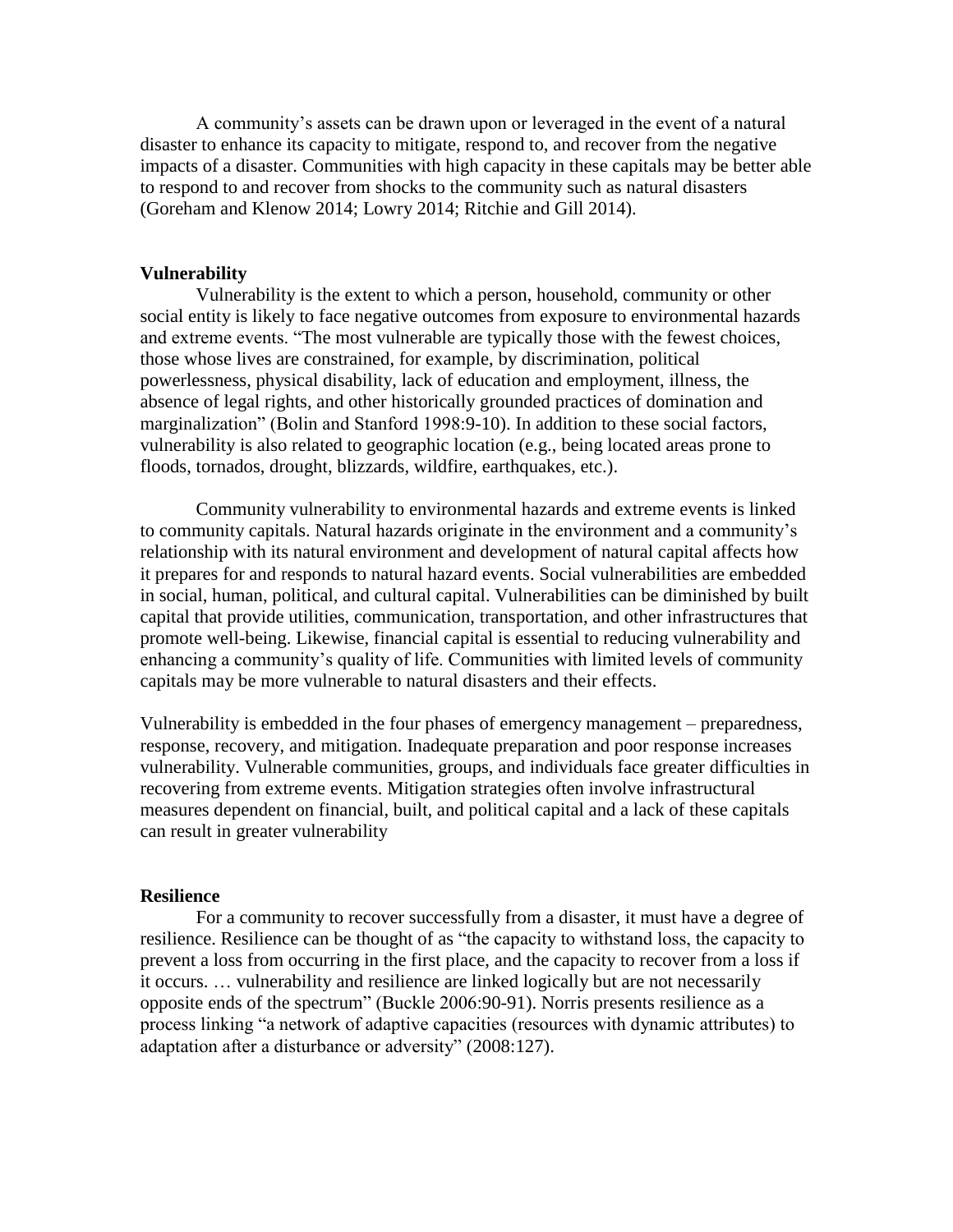Factors involved in resilience include economic development, social capital, information and communication, and community competence. Economic development suggests levels of financial and built capital; social capital involves networks, linkages, social support, and community bonds; information and communication suggests various media and governmental assets; and community competence includes an ability to act collectively and make decisions in an atmosphere of empowerment and trust. These capitals would be in place prior to a disaster for a community to be able to bounce back. Thus, a recognition of a community's assets can be an essential tool used by both community development and emergency management officials.

# **Case Studies**

Case study approaches often are used to address questions pertaining to community functions. Case studies provide window into the dynamics of unique communities and provide generalizable insights for practical applications in similar communities. The degree to which community case study generalizations may be made depending on the degree of similarity among the communities. Several case studies have been conducted to explore how communities recovered from natural disasters. For example, as case study was completed by Neal (2004) on the April 25, 1994 tornado event in Lancaster, Texas. Other similar case sties were included in a special issue of *Southern Rural Sociology* devoted to rural communities and disasters (Flint and Brennan 2007). However, the CCF was not used in these case studies.

One of the first disaster recovery case studies to use the CCF was conducted by Stofferahn (2012). He described how various community capitals were evident in the response and recovery phases of the August 26, 2007 tornado event in Northwood, North Dakota. He found that the strong amount of cultural capital extant in the community prior to the tornado was the context for the emergence of greater human, social, and political capital. All four of these capitals, in turn, were leveraged to develop financial, built, and natural capital – physical evidences of the tornado recovery. Goreham and Klenow (2014) found a similar pattern in the recovery from the June 17, 2010 tornado event in Wadena, Minnesota using the CCF. In their case study, strong levels of human and social capital emerged and were leveraged by city officials and leaders to bring about improvements in financial, built, and natural capitals. Other community case studies using the CCF are beginning to emerge (Wall and Montanya 2014).

What is needed are, first, additional case studies using the CCF. These case studies are needed to demonstrate how communities have inventoried and leveraged their existing assets to bring about successful recovery. A variety of case studies are needed that could be of value for different contexts. Case studies are needed for several types of communities based on size, industrial sectors, and regions. Also, case studies are needed to show recovery from several types of disaster ranging from sudden, unpredictable events (e.g., tornadoes) and somewhat more predictable events (e.g., floods) to chronic, long-tern events (e.g., droughts).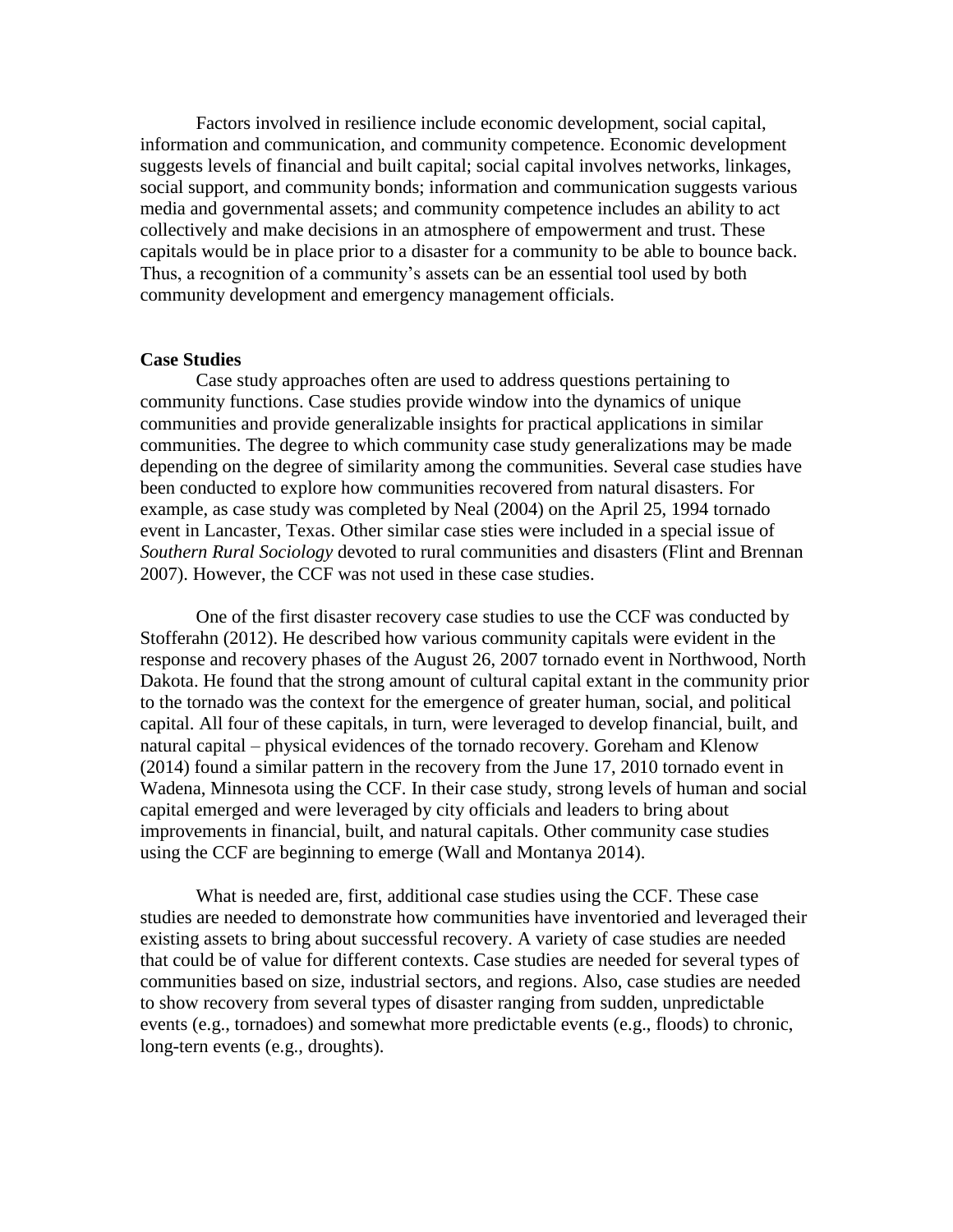A second need is for methods/materials that community officials and leaders may use to inventory or map their assets. The CCF offers a logical format to categorize a community's assets in term so built, cultural, financial, human, natural, political, and social capital. Many research and Extension professionals and community development practitioners have expertise in collecting these types of data. However, an easy-to-use, standard format for lay community officials and leaders to use is needed.

# **Objectives**

The purpose of this project is to develop tools for community officials and leaders, community development practitioners, and emergency management officials to successfully recover from natural disasters. As noted above, powerful tools that should be at their disposal are community capitals framework methods and materials. In order to accomplish this purpose, this project used the following three objectives:

Objective 1: Methods/materials were developed using the community capitals framework. These CCF methods/materials were formatted such that community leaders and officials could readily inventory and "map" their community's assets. The assets of particular concern were those that could be leveraged during the recovery phase of the disaster management cycle. The methods and materials are described in Chapter 2.

Objective 2: The methods/materials were pretested by conducing three case studies. The case studies were conducted by a multi-disciplinary team in three Central Plains communities that experienced a flood, tornado, or drought. The communities were selected because of their diversity in size, location, and the type of disaster they experienced. A diverse set of communities was selected to explore the robustness of the CCF as an approach for disaster recovery. The three case studies are included in Chapters 3, 4, and 5.

Objective 3: The meta-analysis of the cases studies was conducted to determine best disaster recovery practices using the CCF. These best recovery practices are discussed in Chapter 6.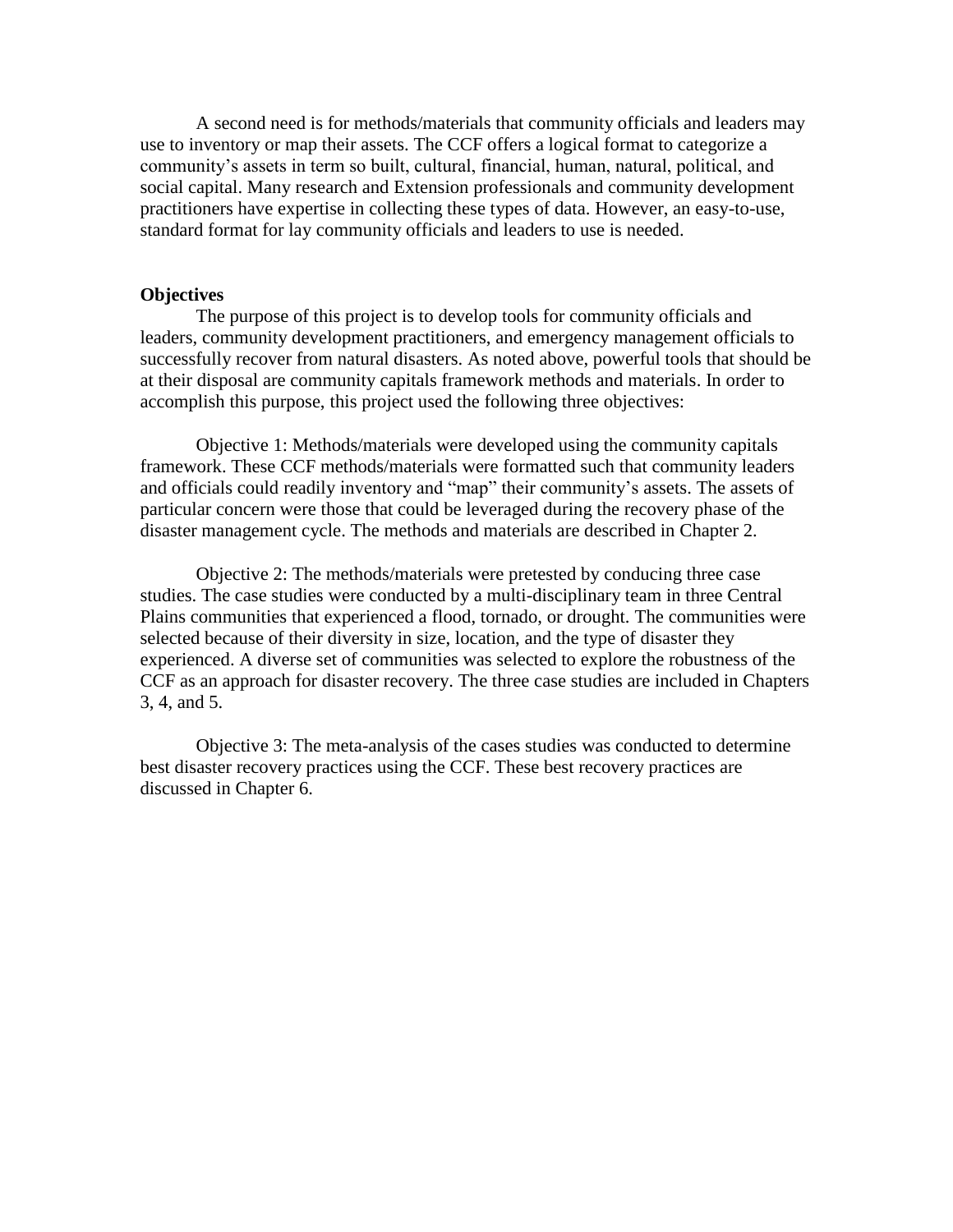# **References**

- Aldrich, Daniel P. 2012. "Social, Not Physical, Infrastructure: The Critical Role of Civil Society in Disaster Recovery." *Disasters* 36:398-419.
- Aldich, Daniel P. and Michelle A. Meyer. 2014. "Social Capital and Community Resilience." *American Behavioral Scientist* 59(2):254-269.
- Bolin, R and L. Stanford. 1998. *The Northridge Earthquake: Vulnerability and Disaster*. London: Routledge.
- Buckle, Philip. 2006. "Assessing Social Resilience." Pp. 88-104 in *Disaster Resilience: An Integrated Approach*, edited by Douglas Paton and David Johnston. Springfield, IL: Charles C. Thomas.
- Cannon, Terry. 1994. "Vulnerability Analysis and the Explanation of 'Natural' Disasters." Pp. 13-20 in *Disasters, Development and Environment*, edited by Ann Varley. Chichester, UK: John Wiley and Sons, Ltd.
- Elliot, James, Timothy J. Haney, and Petrice Sams-Abiodun. 2010. "Limits to Social Capital: Comparing Network Assistance in Two New Orleans Neighborhoods Devastated by Hurricane Katrina." *Sociological Quarterly* 51(4):624-648.
- Emery, Mary and Cornelia Flora. 2006. "Spiraling-up: Mapping Community Transformation with Community Capitals Framework." *Community Development* 37(1):19-35.
- Flint, Courtney G. and M.A. Brennan. 2007. "Rural Communities and Disasters: Research from the Southern United States." *Southern Rural Sociology* 22(2):1-5.
- Flora, Cornelia Butler and Jan L. Flora. 2008. *Rural Communities: Legacy and Change*, 3<sup>rd</sup> edition. Boulder, CO: Westview Press.
- Flora, Cornelia Butler, Jan L. Flora, and Stephen P. Gasteyer. 2016. *Rural Communities:*  Legacy and Change, 5<sup>th</sup> edition. Boulder, CO: Westview Press.
- Goreham, Gary A. Goreham and Daniel Klenow. 2014. "Perspectives on Tornado Recovery in a Small Town: The Wadena Experience." Paper presented at the Community Development Society annual meeting, Dubuque, IA, July 20-23, 2014.
- Lowry, Ryan. 2014. "Tracing Disaster Response Using the Community Capitals Framework." Paper presented at the Community Capitals Institute, Lincoln, NE, November 5-7, 2014.